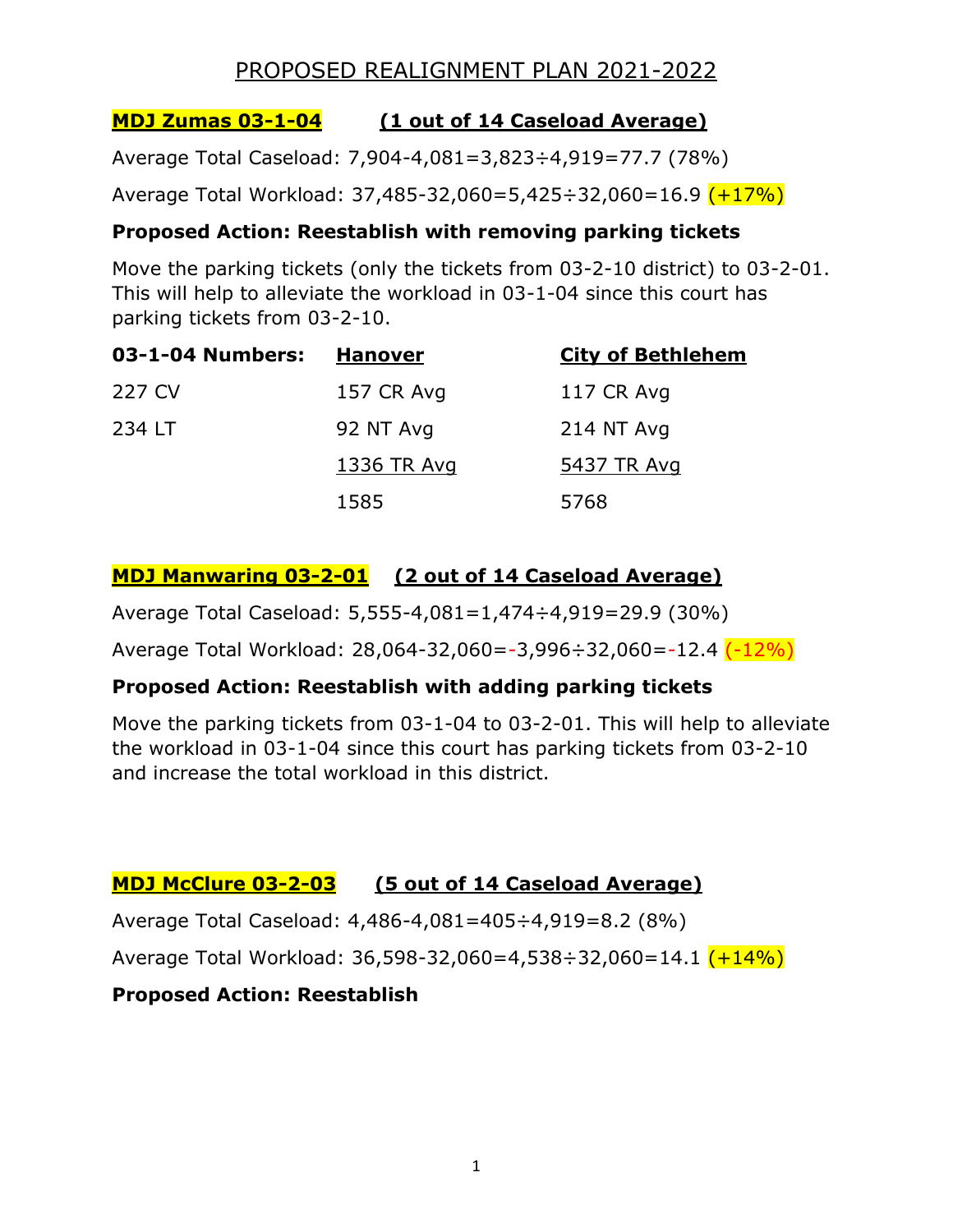### **MDJ Mege 03-2-04 (7 out of 14 Caseload Average)**

Average Total Caseload: 3,775-4,081=-306÷4,919=-6.2 (-6%)

Average Total Workload: 25,132-32,060=-6,928÷32,060=-21.6 (-22%)

#### **Proposed Action: Realign**

**This district will be realigned to add Freemansburg Borough to alleviate the workload in 03-2-11 and increase the workload in this district.**

| 03-2-04 Numbers: | <b>Hellertown</b> | <b>Lower Saucon</b> | <b>Freemansburg</b> |
|------------------|-------------------|---------------------|---------------------|
| 124 CV           | 155 CR Avg        | 190 CR Avg          | 42 CR Avg           |
| 49 LT            | 77 NT Avg         | 97 NT Avg           | 53 NT Avg           |
|                  | 1273 TR Avg       | 17 <u>51 TR Avg</u> | 440 TR Avg          |
|                  | 1505              | 2038                | $535*$              |

**\*There will also be additional CV & LT cases from Freemansburg Borough added from the below numbers from 03-2-11.**

224 CV

410 LT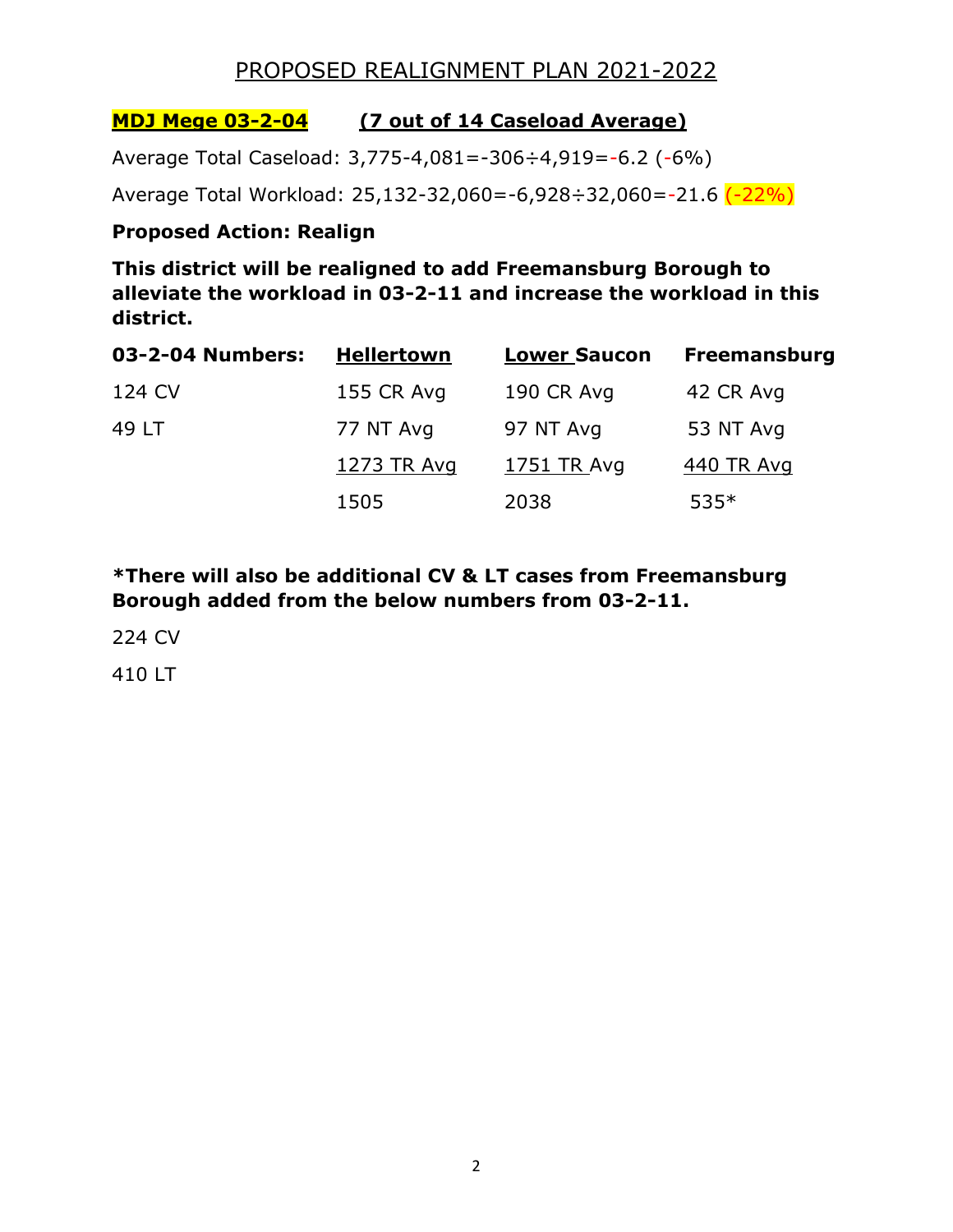### **MDJ Weber 03-2-05 (14 out of 14 Caseload Average)**

Average Total Caseload: 2,405-4,081=-1,676÷4,919=-34.0 (-34%)

Average Total Workload: 28,711-32,060=-3,349÷32,060=-10.44 (-10%)

## **Proposed Action: Reestablish because of the following new housing & retail projects:**

- Easton Iron and Metal scrapyard at 1111-13 Bushkill Drive is a mixed-use redevelopment with 150 homes and 20,000 square feet of commercial space.
- The Marquis' apartments at the Pine Street parking garage along South Third Street. The Marquis' apartments break down to 59 studios, 115 one bedrooms and 95 two bedrooms plus five two-story live-work spaces.
- The former Days Inn property at 185 S. Third will be called [The](https://www.lehighvalleylive.com/topic/the%20confluence/) [Confluence.](https://www.lehighvalleylive.com/topic/the%20confluence/) The Confluence comprises 216 apartments, 50 condominiums, 23,000 square feet of retail proposed to be anchored by a grocery store.
- The Commodore mixed use development at 100 Northampton Street will be 52,400 SF - 2 Retail, 1,700 SF New Construction, Office, 15,000 SF New Construction, Apartments/Condominiums, 7 Stories Above Grade, 26,000 SF New Construction, 32 Unit(s), Food/Beverage Service, 8,000 SF New Construction.
- VM Development Group's Five Point Flats plan for Jacob's Produce at 684-96 Northampton St. will be adding three stories to house 43 new apartments
- Watermark Easton, 45 Larry Holmes Drive. This project will included a parking deck and two buildings totaling 150 apartments.

\*Also, possibly covering emergency PFAs in the afternoons. This will be further discussed.

| 03-2-05 Numbers: City of Easton 19 PS Avg |            |                |
|-------------------------------------------|------------|----------------|
| 91 CV                                     | 342 CR Avg | 1020 TR Avg    |
| 235 LT                                    | 605 NT Avg | 1986 Total Avg |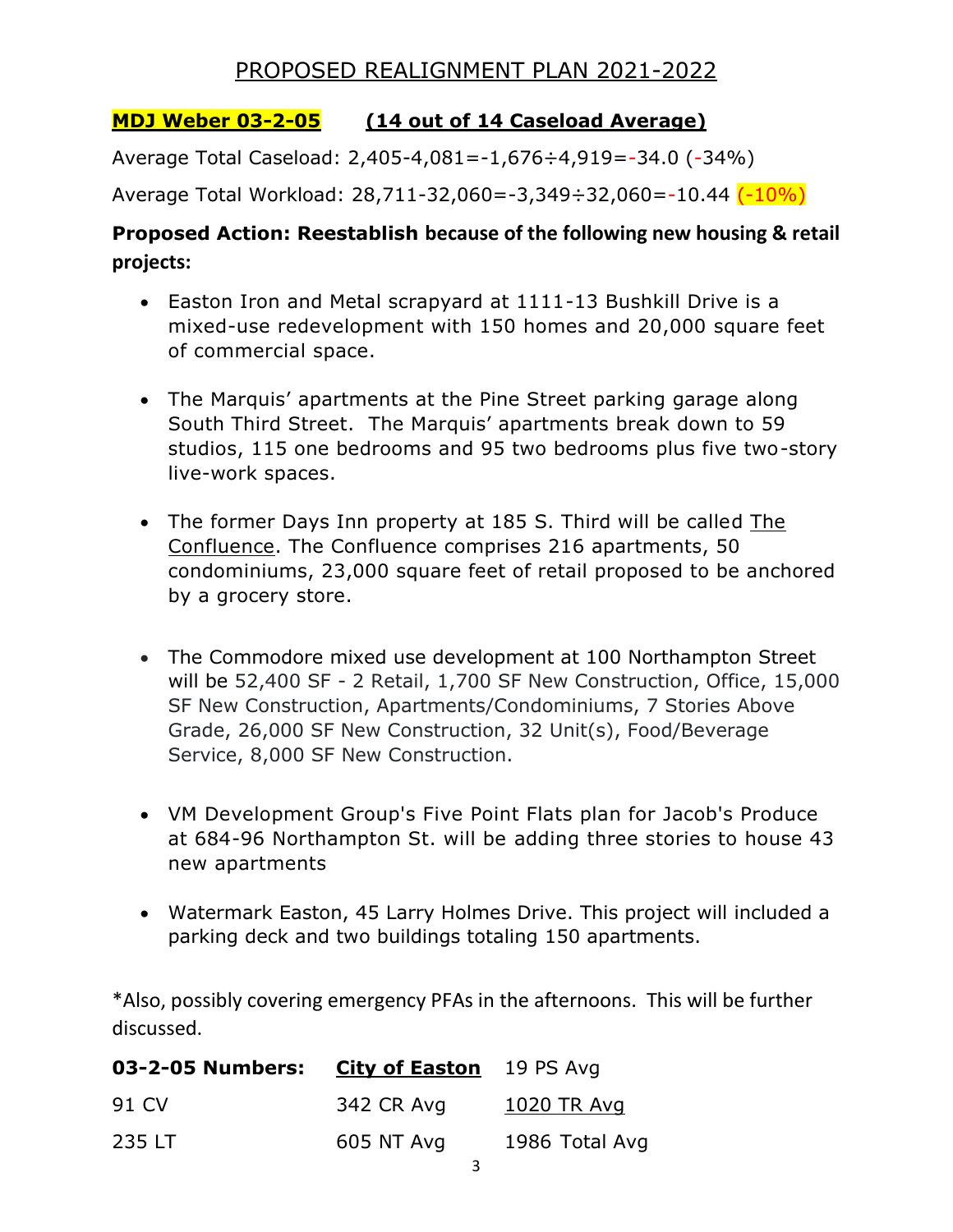## **MDJ Corpora 03-2-06 (12 out of 14 Caseload Average)**

Average Total Caseload: 2,740-4,081=-1,341÷4,919=-27.2 (-27%)

Average Total Workload: 27,184-32,060=-4,876÷32,060=-15.2 (-15%)

# **Proposed Action: Reestablish because of the following new housing & retail projects:**

- Easton Yards Lincoln Street 59 Apartments (attainable housing)
- The Mill at Easton Stewart Silk Mill 55 Apartments with retail

\*Also, possibly covering emergency PFAs in the afternoons. This will be further discussed.

| 03-2-06 Numbers: | <b>City of Easton</b> | <b>Williams Twp</b> | Glendon    |
|------------------|-----------------------|---------------------|------------|
| 198 CV           | 163 CR Avg            | 55 CR Avg           | 8 CR Avg   |
| 292 LT           | 212 NT Avg            | 34 NT Avg           | 3 NT Avg   |
|                  | 23 PS Avg             | 0 PS Avg            | 1 PS Avg   |
|                  | 381 TR Avg            | 1009 TR Avg         | 140 TR Avg |
|                  | 779                   | 1098                | 152        |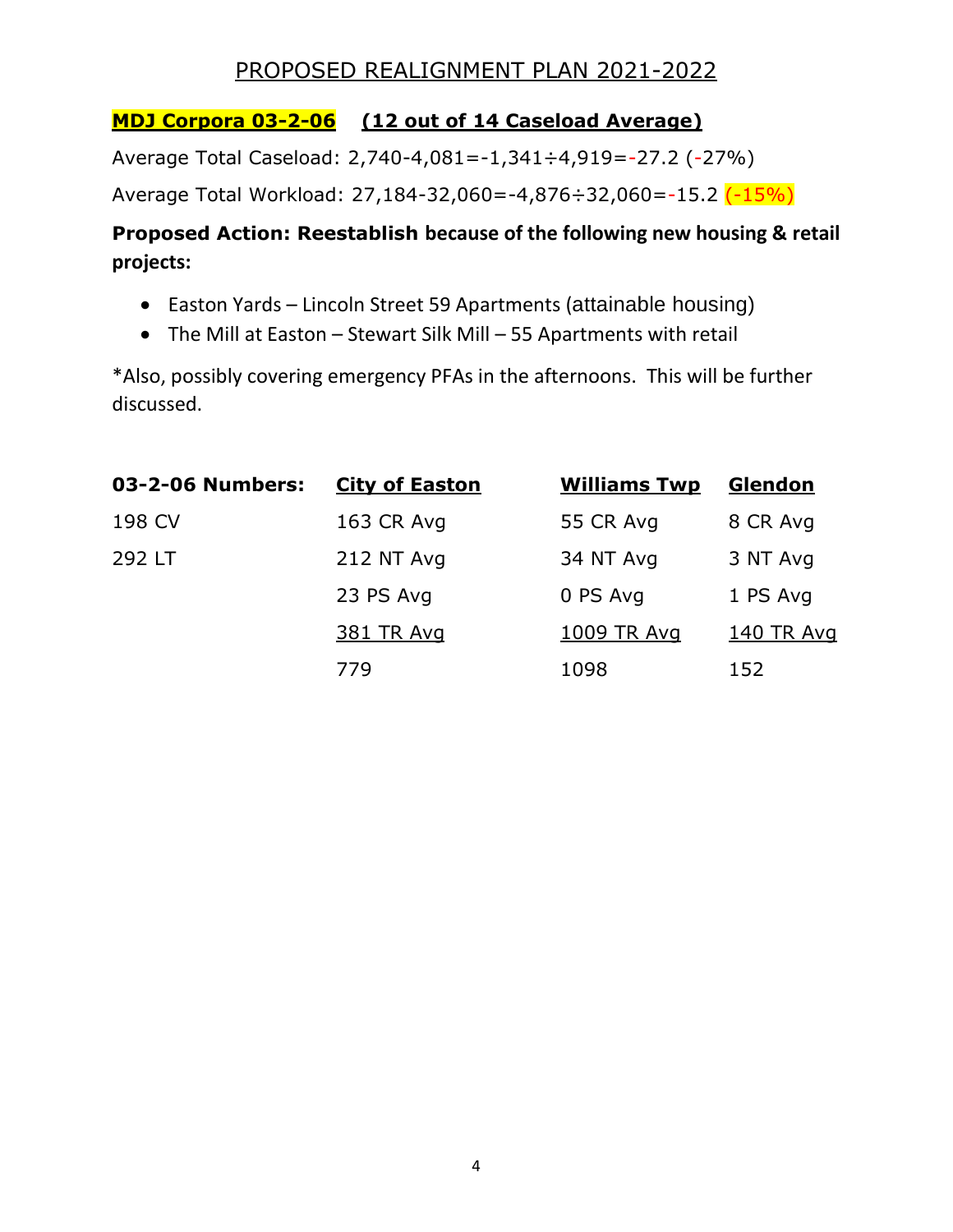### **MDJ Capobianco 03-2-08 (3 out of 14 Caseload Average)**

Average Total Caseload: 5,337-4,081=-1,256÷4,919=25.5 (26%)

Average Total Workload: 38,672-32,060=6,612÷32,060=20.6 (+21%)

#### **Proposed Action: Realign**

**This district will be realigned to remove Stockertown Borough and Bath Borough to alleviate the workload in this district and to increase the workload in 03-3-02.** 

| 03-2-08 Numbers: | <b>Nazareth</b>        | <b>Lower Nazareth</b> | <u>Bath</u>       |
|------------------|------------------------|-----------------------|-------------------|
| 257 CV           | <b>106 CR Avg</b>      | 146 CR Avg            | $45$ CR Avg       |
| 161 LT           | 80 NT Avg              | 105 NT Avg            | 57 NT Avg         |
|                  | 2 PS Avg               | 1PS Avg               | 5 PS Avg          |
|                  | <b>950 TR Avg</b>      | 690 TR Avg            | 172 TR Avg        |
|                  | 1138                   | 942                   | <del>279</del>    |
|                  |                        |                       |                   |
| 03-2-08 Numbers: | <del>Stockertown</del> | <b>Upper Nazareth</b> | <b>East Allen</b> |
| 257 CV           | 48 CR Avg              | 39 CR Avg             | 24 CR Avg         |
| 161 LT           | <b>48 NT Avg</b>       | 82 NT Avg             | 23 NT Avg         |
|                  | 0 PS Avg               | 156PS Avg             | 1 PS Avg          |
|                  | 942 TR Avg             | <b>919 TR Avg</b>     | <u>156 TR Avg</u> |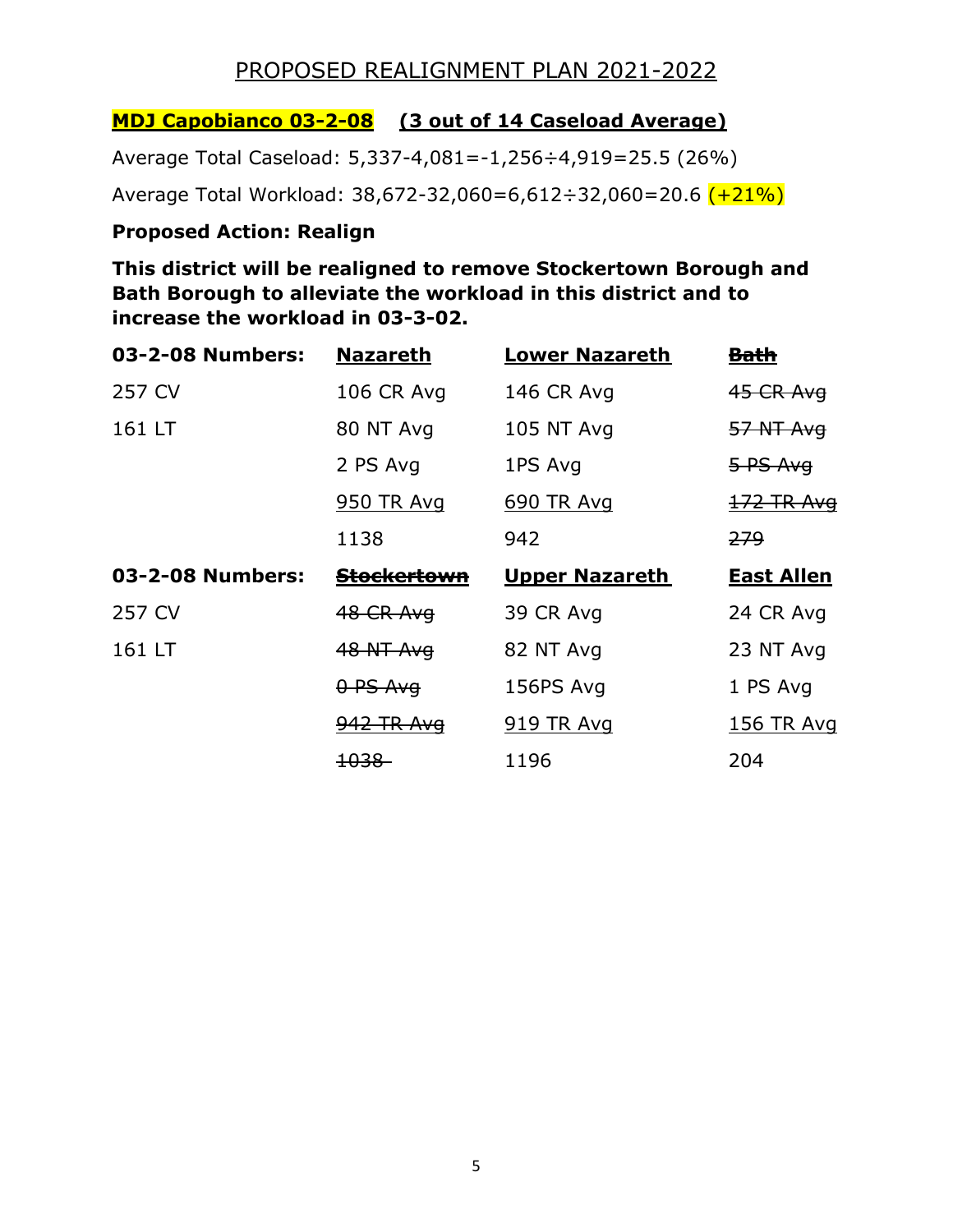**MDJ Hutnik 03-2-09 (9 out of 14 Caseload Average)**

Average Total Caseload: 5,337-4,081=-1,256÷4,919=25.5 (26%)

Average Total Workload: 28,545-32,060=-3,515÷32,060=-10.9 (-11%)

**Proposed Action: Reestablish**

## **MDJ Knisley 03-2-10 (10 out of 14 Caseload Average)**

Average Total Caseload: 3,106-4,081=-975÷4,919=25.5 (26%)

Average Total Workload: 36,054-32,060=-3,994÷32,060=12.45 (+12%)

**Proposed Action: Reestablish**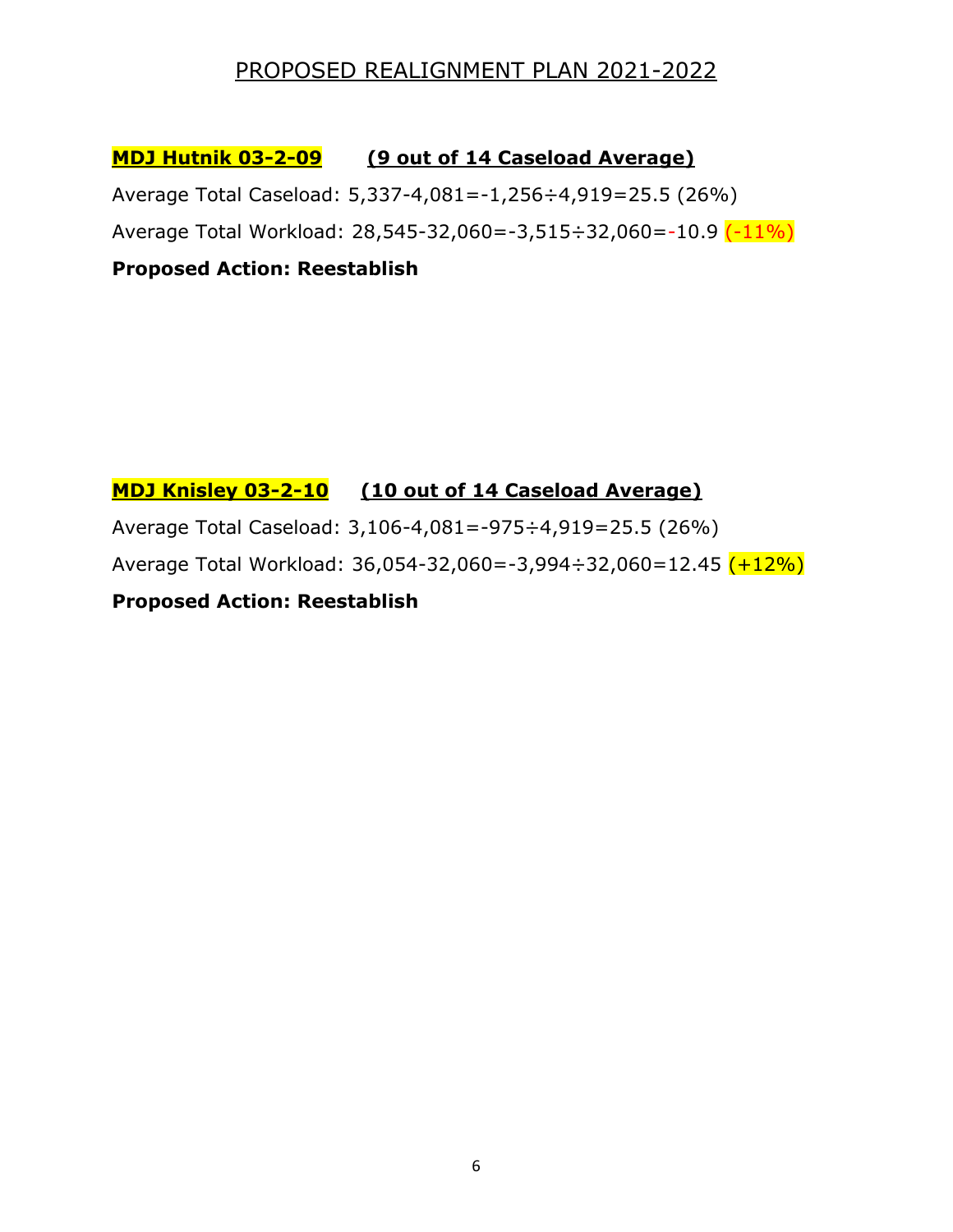## **MDJ Englesson 03-2-11 (4 out of 14 Caseload Average)**

Average Total Caseload: 4,620-4,081=539÷4,919=10.9 (11%)

Average Total Workload: 44,180-32,060=12,120÷32,060=37.8 (+38%)

### **Proposed Action: Realign**

**This district will be realigned to remove Freemansburg Borough to alleviate the workload in this district and to increase the workload in 03-2-04.**

| 03-2-11 Numbers: | <b>City of Bethlehem</b> |
|------------------|--------------------------|
| 224 CV           | 468 CR Avg               |
| 410 LT           | 662 NT Avg               |
|                  | 2207 TR Avg              |
|                  | 3337                     |

## **MDJ Yetter 03-2-12 (11 out of 14 Caseload Average)**

Average Total Caseload: 2,814-4,081=-1,267÷4,919=-25.7 (-26%)

Average Total Workload: 30,132-32,060=-1,928÷32,060=-6.0 (-6%)

## **Proposed Action: Reestablish**

## **MDJ Hawke 03-3-01 (6 out of 14 Caseload Average)**

Average Total Caseload: 4,220-4,081=139÷4,919=2.8 (3%)

Average Total Workload: 35,962-32,060=3,902÷32,060=12.1 (+12%)

## **Proposed Action: Reestablish**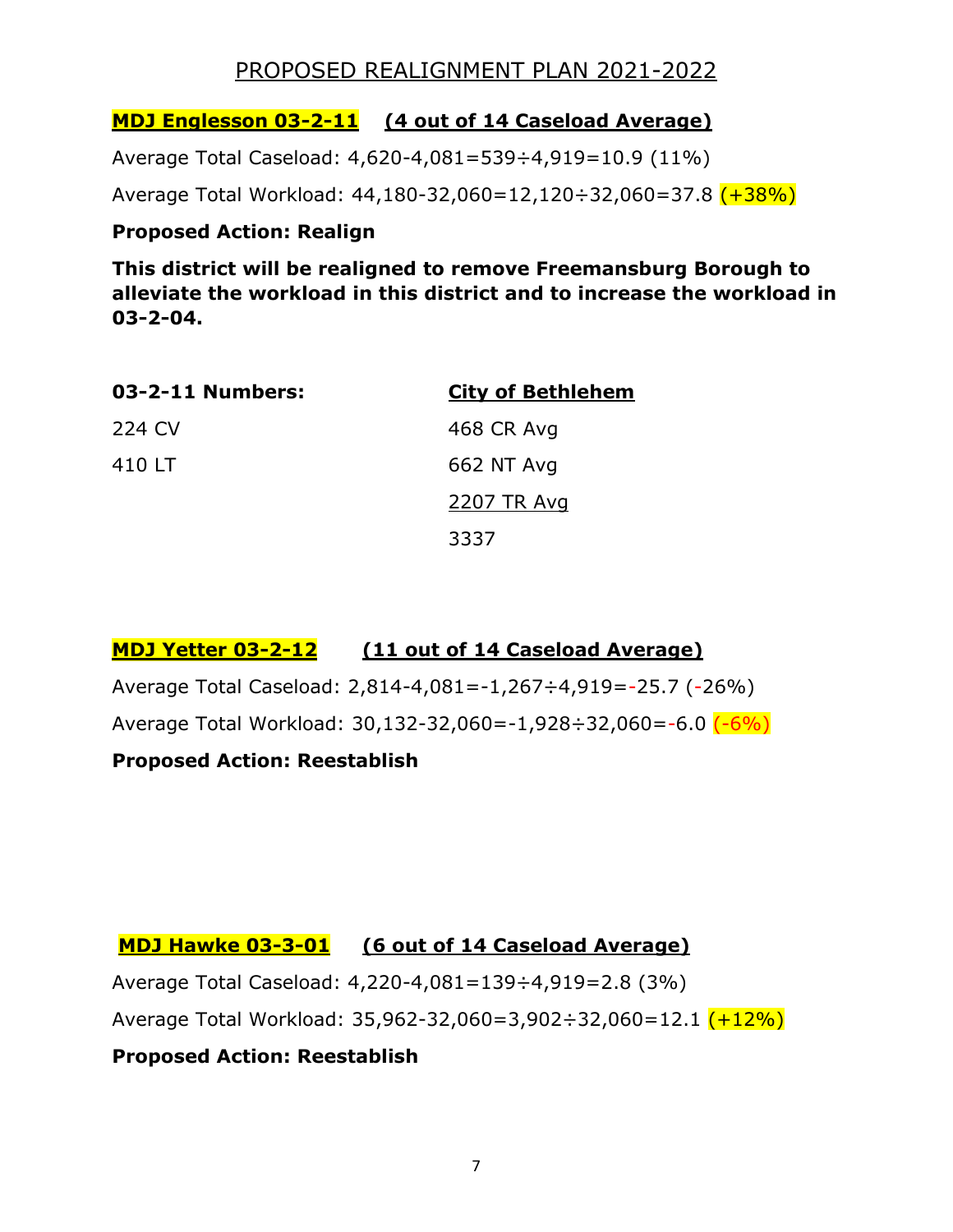## **MDJ Schlegel 03-3-02 (8 out of 14 Caseload Average)**

Average Total Caseload: 3,663-4,081=-481÷4,919=-8.4 (-8%)

Average Total Workload: 23,508-32,060=-8,552÷32,060=-26.6 (-27%)

#### **Proposed Action: Realign**

**This district will be realigned to add Stockertown Borough and Bath Borough to increase the workload in this district and to alleviate the workload in 03-2-08. Also, remove Plainfield Township – Kesslersville District & Belfast District to increase the workload in 03-3-03.**

| 03-3-02 Numbers:                                    | <b>Bushkill</b> | <b>Moore</b> | Plainfield*        |
|-----------------------------------------------------|-----------------|--------------|--------------------|
| 219 CV                                              | 65 CR Avg       | 19 CR Avg    | 63 CR Avg          |
| 68 LT                                               | 165 NT Avg      | 19 NT Avg    | 29 NT Avg          |
|                                                     | 1 PS Avg        | 0 PS Avg     | 1 PS Avg           |
|                                                     | 1311 TR Avg     | 179 TR Avg   | 937 TR Avg         |
|                                                     | 1544            | 217          | $1030*$            |
| 03-3-02 Numbers: Wind Gap<br>Chapman<br><b>Bath</b> |                 |              | <b>Stockertown</b> |

| 257 CV | 66 CR Avg  |                   | 1 CR Avg 45 CR Avg | 48 CR Avg  |
|--------|------------|-------------------|--------------------|------------|
| 161 LT | 41 NT Avg  |                   | 3 NT Avg 57 NT Avg | 48 NT Avg  |
|        | 2 PS Avg   | 1 PS Avg 5 PS Avg |                    | 0 PS Avg   |
|        | 267 TR Avg | 1 TR Avg          | 172 TR Avg         | 942 TR Avg |
|        | 1544       | 6                 | $279**$            | 1038 **    |

**\*Plainfield will only include the Church District**

**\*\*There will also be additional CV & LT cases from Stockertown Borough and Bath Borough added from the below numbers from** 

#### **03-2-08.**

224 CV

410 LT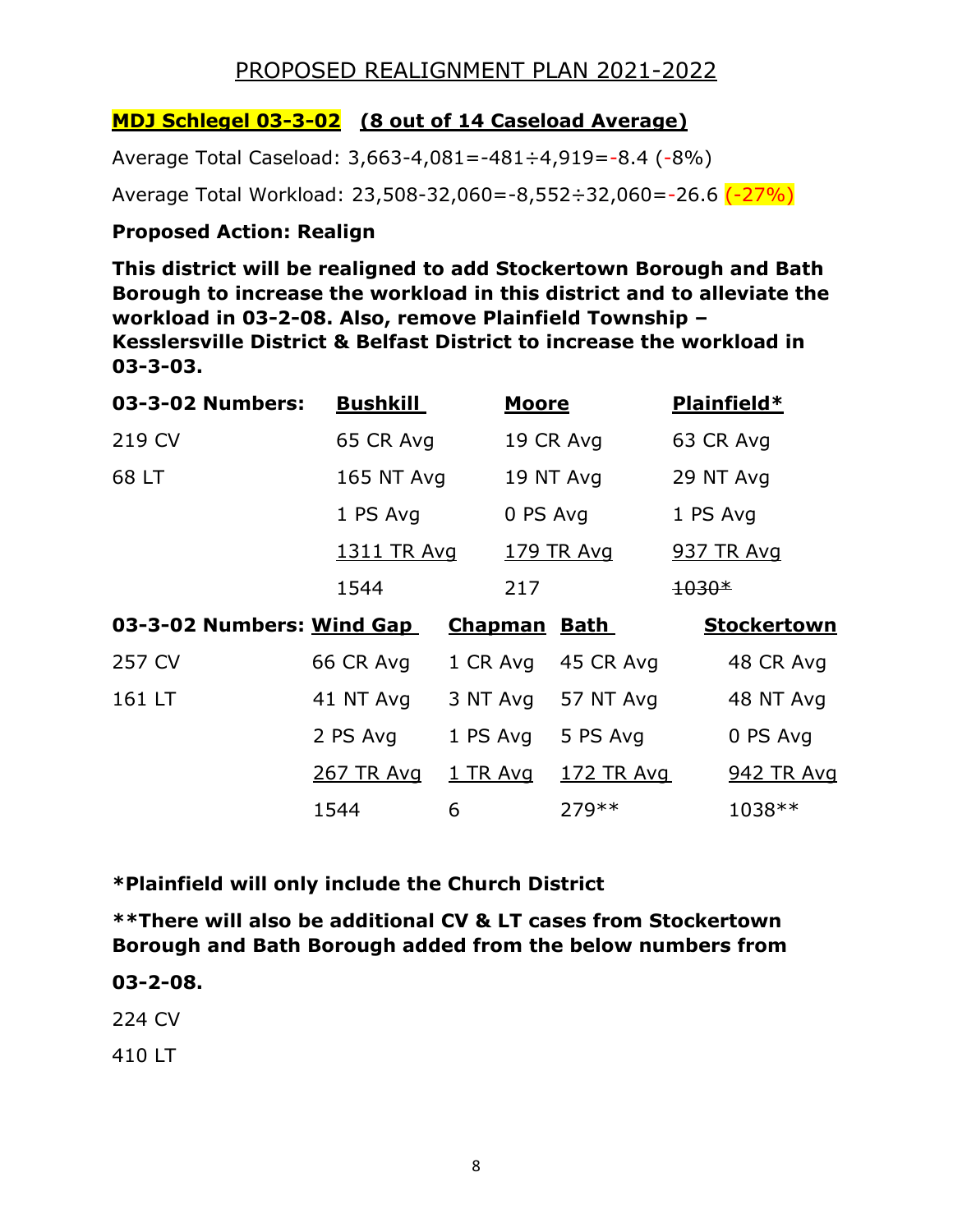### **MDJ Zito 03-3-03 (13 out of 14 Caseload Average)**

Average Total Caseload: 2,649-4,081=-1,432÷4,919=-29.1 (-29%)

Average Total Workload: 25,047-32,060=-7,013÷32,060=-21.8 (-22%)

#### **Proposed Action: Realign**

**This district will be realigned to add Plainfield Township – Kesslersville District & Belfast District to increase the workload in this district.** 

| 03-3-03 Numbers: | <u>Bangor</u>           | <b>East Bangor</b> |                               | <b>Washington</b> |
|------------------|-------------------------|--------------------|-------------------------------|-------------------|
| 327 CV           | 79 CR Avg               | 8 CR Avg           |                               | 29 CR Avg         |
| 133 LT           | 134 NT Avg              | 10 NT Avg          |                               | 17 NT Avg         |
|                  | 3 PS Avg                | 0 PS Avg           | 1 PS Avg                      |                   |
|                  | <u>390 TR Avg</u>       | <u>105 TR Avg</u>  |                               | 221 TR Avg        |
|                  | 608                     | 123                | 268                           |                   |
| 03-3-03 Numbers: | <b>Lower Mt. Bethel</b> |                    | <b>Upper Mt. Bethel</b>       |                   |
| 327 CV           | 13 CR Avg               |                    | 29 CR Avg                     |                   |
| 133 LT           | 49 NT Avg               |                    | 118 NT Avg                    |                   |
|                  | 1 PS Avg                |                    | 1 PS Avg                      |                   |
|                  | <b>93 TR Avg</b>        |                    | <b>24 TR Avg</b>              |                   |
|                  | 157                     |                    | 173                           |                   |
| 03-3-03 Numbers: | <u>Pen Argyl</u>        |                    | <b>Plainfield Portland</b>    | <b>Roseto</b>     |
| 327 CV           | 33 CR Avg               |                    | 11 CR Avg 22 CR Avg 11 CR Avg |                   |
| 133 LT           | 78 NT Avg               |                    | 6 NT Avg 7 NT Avg 13 NT Avg   |                   |
|                  | 1 PS Avg                |                    | 1 PS Avg 1 PS Avg 1 PS Avg    |                   |
|                  | <u>68 TR Avg</u>        |                    | 31 TR Avg 192 TR Avg 110 TR   |                   |
|                  | 180                     | 49*                | 222                           | 135               |

**\*There will be additional cases from Plainfield Township – Kesslersville District & Belfast District added including CV & LT cases from the below numbers from 03-3-02.**

219 CV & 68 LT